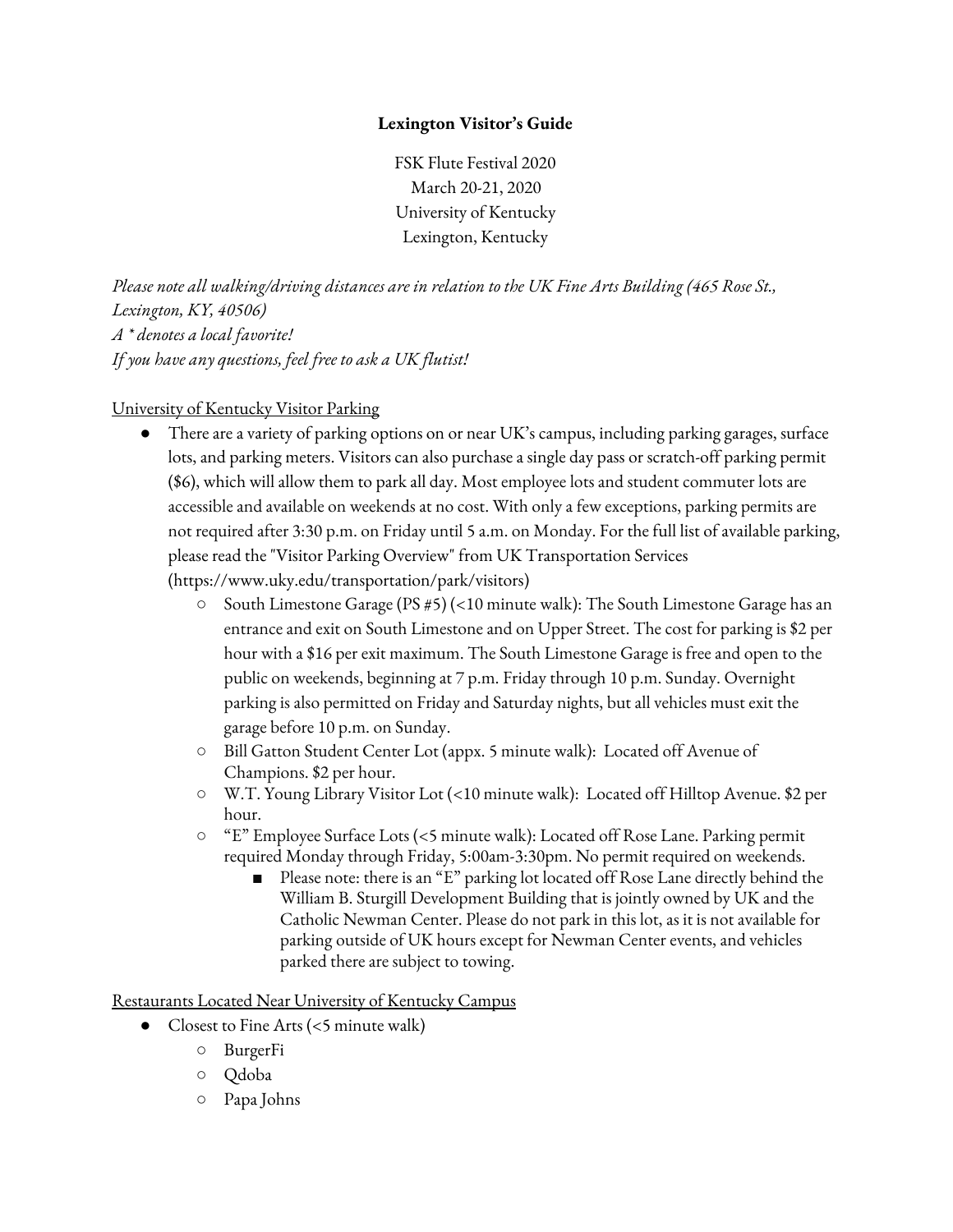- On campus (Gatton Student Center) (approx. 5 minute walk)-- spring break hours
	- Chick-fil-a (8:00am-2:00pm, closed Sunday)
	- Champions Kitchen (10:00am-2:00pm, 12:00pm-10:00pm Sunday)
	- North of Fine Arts building; on or adjacent to South Limestone (approx. 10-15 minute walk)
		- GirlsGirlsGirls Burritos
		- Canes
		- McDonalds
		- Local Taco\*
		- Joe Bologna's\*
		- Cinco de Mayo
		- Mellow Mushroom
- Southeast of Fine Arts building (on Euclid); Chevy Chase area (approx. 20 minute walk or 5 minute drive)
	- Jimmy John's
	- Tandoor Express
	- The Sage Rabbit
	- Bourbon and Toulouse
	- Charlie Brown's
	- Josie's Restaurant\*
	- Puccini's Smiling Teeth Pizza
	- McAllisters
	- Athenian Grill
- Coffee:
	- Coffea (<5 minute walk)
	- Starbucks (approx. 5 minute walk; located inside UK Gatton Student Center)
- Other Recommendations (these options may not be as close to campus, but are good options within short driving distance from UK)
	- Breakfast
		- Magees Bakery
		- North Lime Donuts
		- Doodle's
	- Lunch/Dinner
		- Ramsey's Diner\*
		- DV8 Kitchen
		- Saul Good
		- Carson's Food and Drink
		- The Village Idiot
		- Lexington Diner
		- The Cheesecake Factory
		- Sav's Grill
		- Smithtown Seafood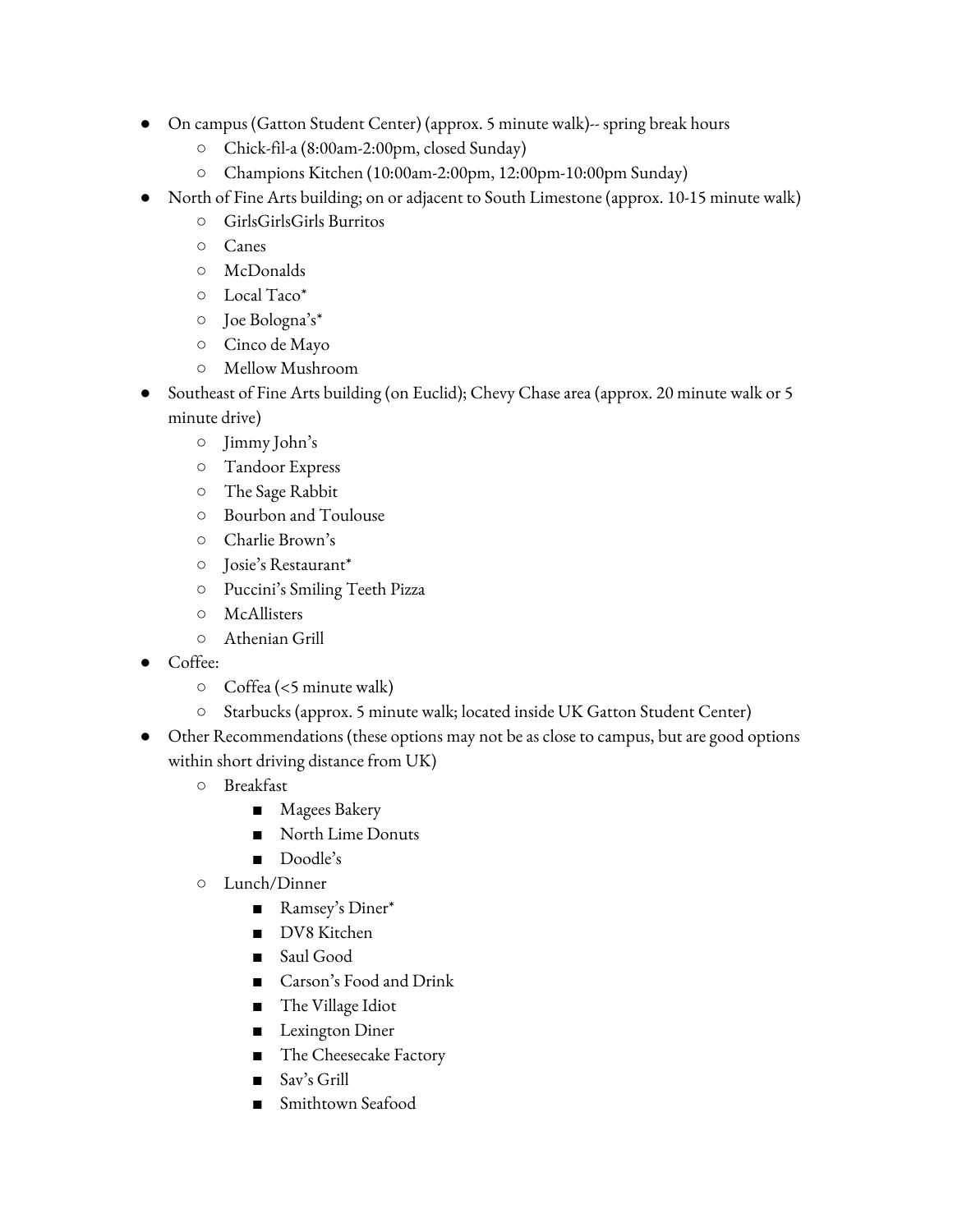## Lodging Near University of Kentucky Campus

- Holiday Inn and Suites (<10 minute drive)
	- Address: 1000 Export St., Lexington, KY 40504
	- Phone: (859) 389-6800
	- Website:

[https://www.ihg.com/holidayinnexpress/hotels/us/en/lexington/lexky/hoteldetail?cm\\_](https://www.ihg.com/holidayinnexpress/hotels/us/en/lexington/lexky/hoteldetail?cm_mmc=GoogleMaps-_-EX-_-US-_-LEXKY) [mmc=GoogleMaps-\\_-EX-\\_-US-\\_-LEXKY](https://www.ihg.com/holidayinnexpress/hotels/us/en/lexington/lexky/hoteldetail?cm_mmc=GoogleMaps-_-EX-_-US-_-LEXKY)

- $\sim$  SpringHill Suites by Marriott Lexington Near the University of Kentucky (<10 minute drive)
	- Address: 863 S Broadway, Lexington, KY 40504
	- Phone: (859) 225-1500
	- Website: [https://www.marriott.com/hotels/travel/lexsh-springhill-suites-lexington-near-the-univer](https://www.marriott.com/hotels/travel/lexsh-springhill-suites-lexington-near-the-university-of-kentucky/?scid=bb1a189a-fec3-4d19-a255-54ba596febe2) [sity-of-kentucky/?scid=bb1a189a-fec3-4d19-a255-54ba596febe2](https://www.marriott.com/hotels/travel/lexsh-springhill-suites-lexington-near-the-university-of-kentucky/?scid=bb1a189a-fec3-4d19-a255-54ba596febe2)
- Hilton Lexington/Downtown (<10 minute drive)
	- Address: 369 W Vine St, Lexington, KY 40507
	- Phone: (859) 231-9000
	- Website:

[https://www3.hilton.com/en/hotels/kentucky/hilton-lexington-downtown-LEXDTHF/](https://www3.hilton.com/en/hotels/kentucky/hilton-lexington-downtown-LEXDTHF/index.html?SEO_id=GMB-HI-LEXDTHF) [index.html?SEO\\_id=GMB-HI-LEXDTHF](https://www3.hilton.com/en/hotels/kentucky/hilton-lexington-downtown-LEXDTHF/index.html?SEO_id=GMB-HI-LEXDTHF)

- Hyatt Regency Lexington (<10 minute drive)
	- Address: 401 W High St, Lexington, KY 40507
	- Phone: (859) 253-1234
	- Website:

[https://www.hyatt.com/en-US/hotel/kentucky/hyatt-regency-lexington/lexrl?src=corp\\_l](https://www.hyatt.com/en-US/hotel/kentucky/hyatt-regency-lexington/lexrl?src=corp_lclb_gmb_seo_nam_lexrl) [clb\\_gmb\\_seo\\_nam\\_lexrl](https://www.hyatt.com/en-US/hotel/kentucky/hyatt-regency-lexington/lexrl?src=corp_lclb_gmb_seo_nam_lexrl)

- Campbell House Inn (<10 minute drive)
	- Address: 1375 South Broadway Road, [Lexington,](http://maps.google.com/?q=1375%20South%20Broadway%20Road%20Lexington,%20KY%2040504,%20US) KY 40504
	- Phone: (859) 255-4281
	- Website: <https://www.hilton.com/en/hotels/lexqqqq-the-campbell-house-lexington/>
- Origin Hotel (located in The Summit at Fritz Farm) (approx. 15 minute drive)
	- Address: 4174 Rowan, Lexington, KY 40517
	- Phone: (859) 245-0400
	- Website: <https://originhotel.com/lexington/>

## Grocery/Pharmacy/Other

- Kroger
	- 704 Euclid Ave, Lexington, KY, 40502
- Campus Target
	- 500 S. Upper St, No. 110, Lexington, KY, 40508
- CVS (Walgreens is across the street)
	- 2000 Harrodsburg Rd, Lexington, KY, 40503